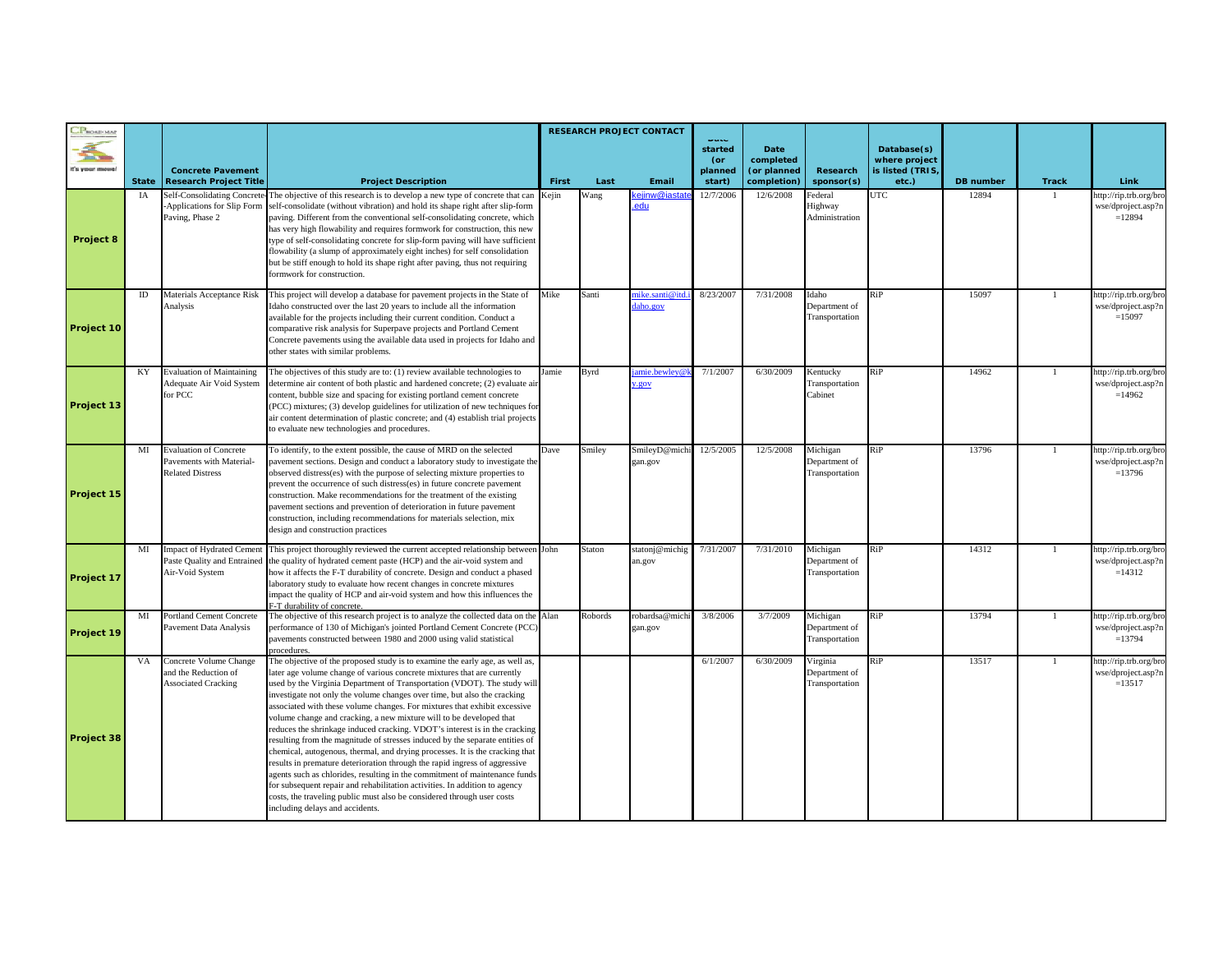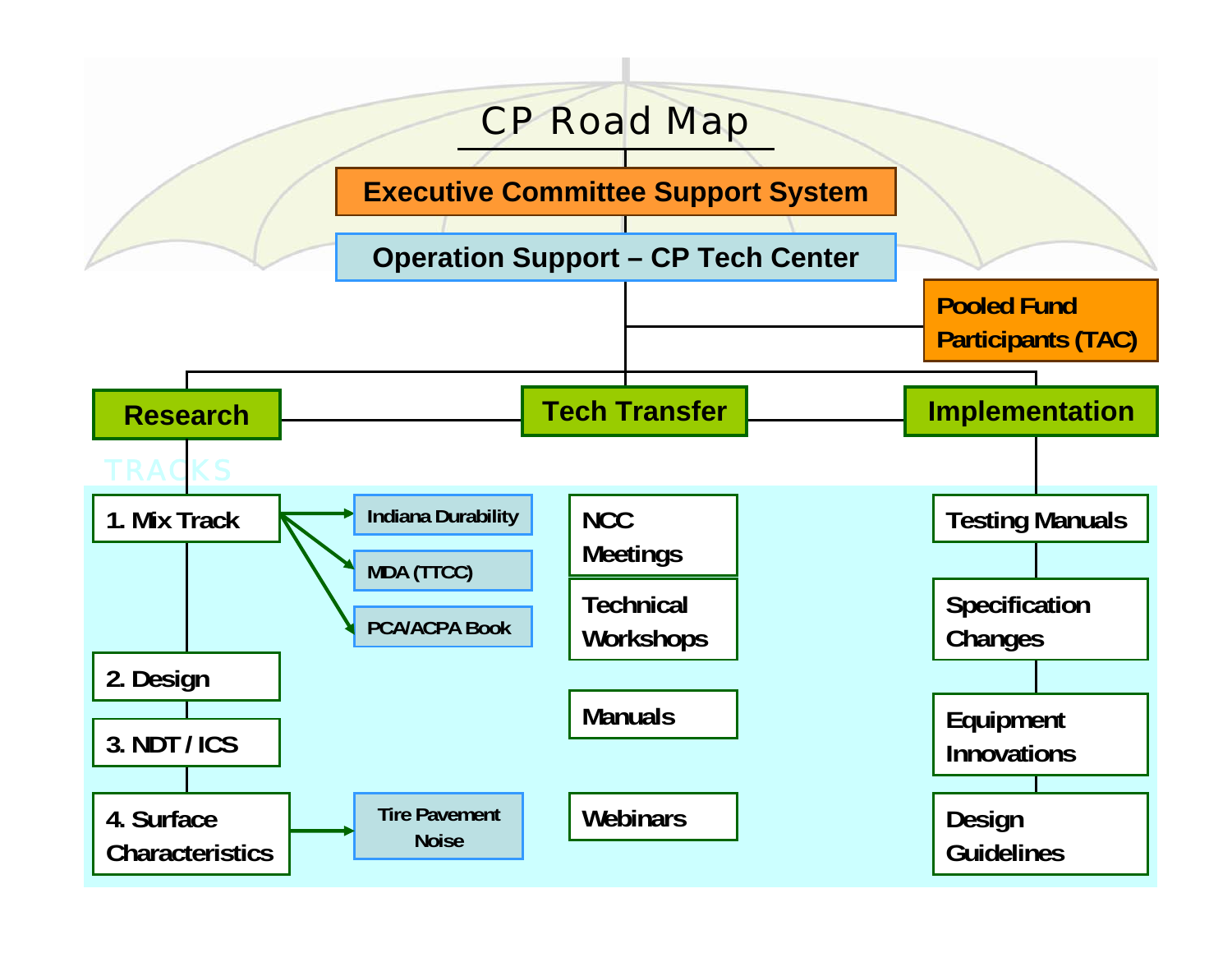#### OPERATIONS SUPPORT GROUP

- Pooled Fund #1179
- Champion the CP Road Map
- Develop and Maintain the Research Database
- Facilitate Collaboration for Funding Research
- Support Communications through Website; Targeted Publications; Newsletters, etc.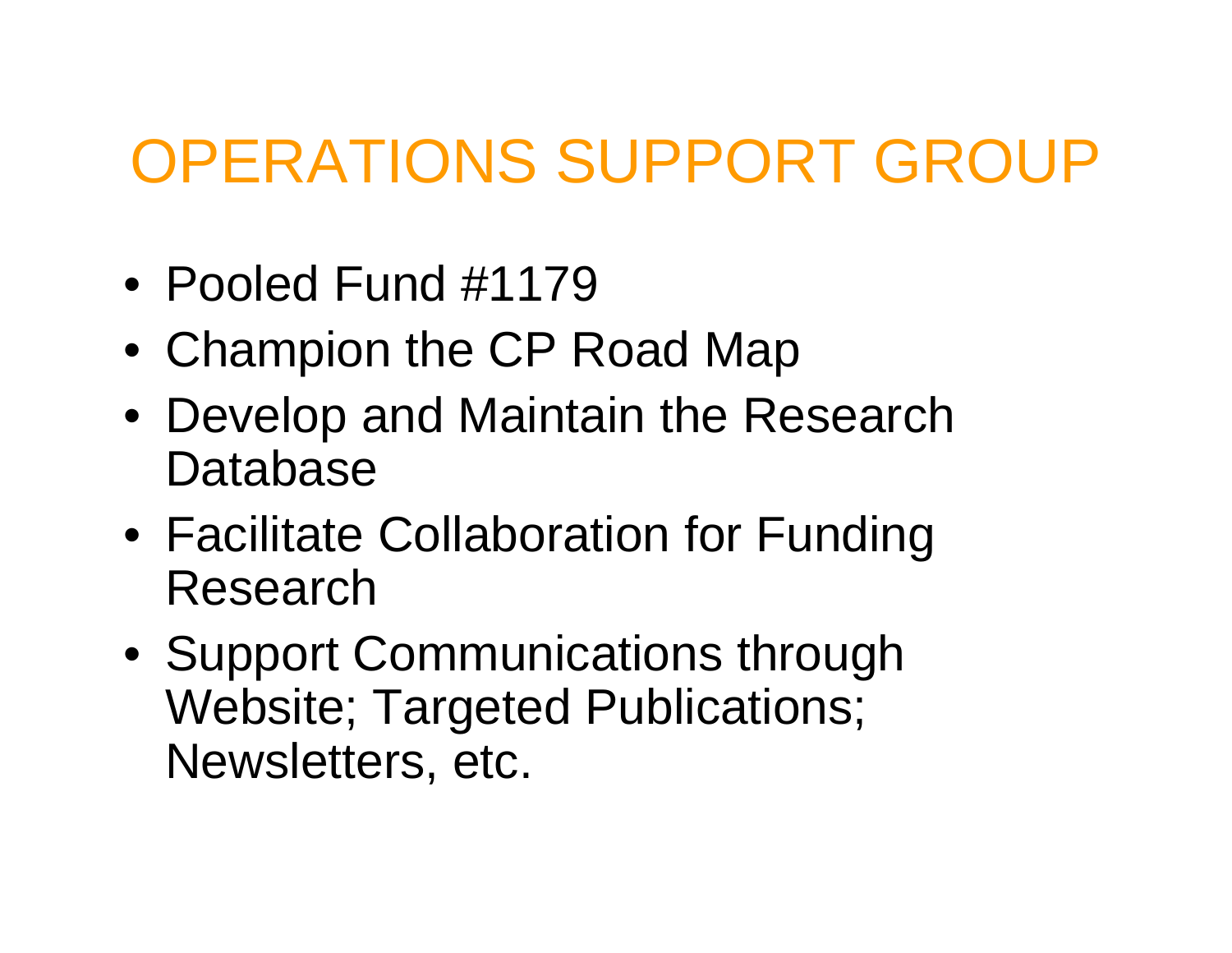# OPERATIONS SUPPORT GROUP (cont.)

- Organize and Support Priority Track Leadership Groups
- Develop Track Framework Documents Identifying Priority Research Projects
- Identify Potential Funding agencies for Priority Projects
- Plan and Facilitate Track Leadership meetings for the Priority Tracks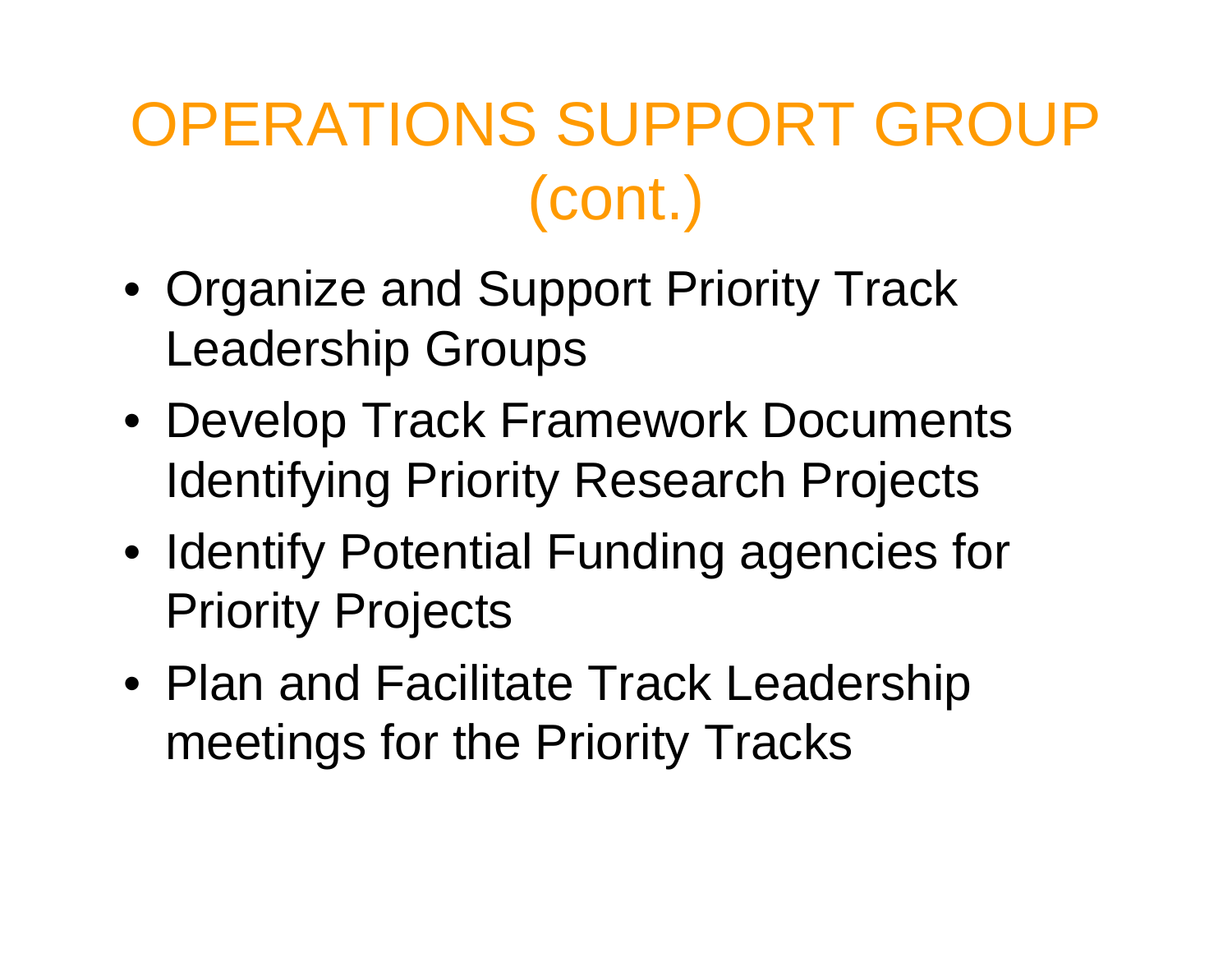## OPERATIONS SUPPORT GROUP (cont.)

- Pooled Fund Cost
	- 4-Years
	- **Links of the Company** \$25,000 per year recommended
	- and the state of the \$5,000 per year minimum
- Benefits
	- and the state of the Support the Road Map
	- Involvement with the TAC
	- **Links of the Company**  Eligible for Road Map Executive Committee (2 representatives) with full funding
	- and the state of the Provide recommendations on Track Management Tasks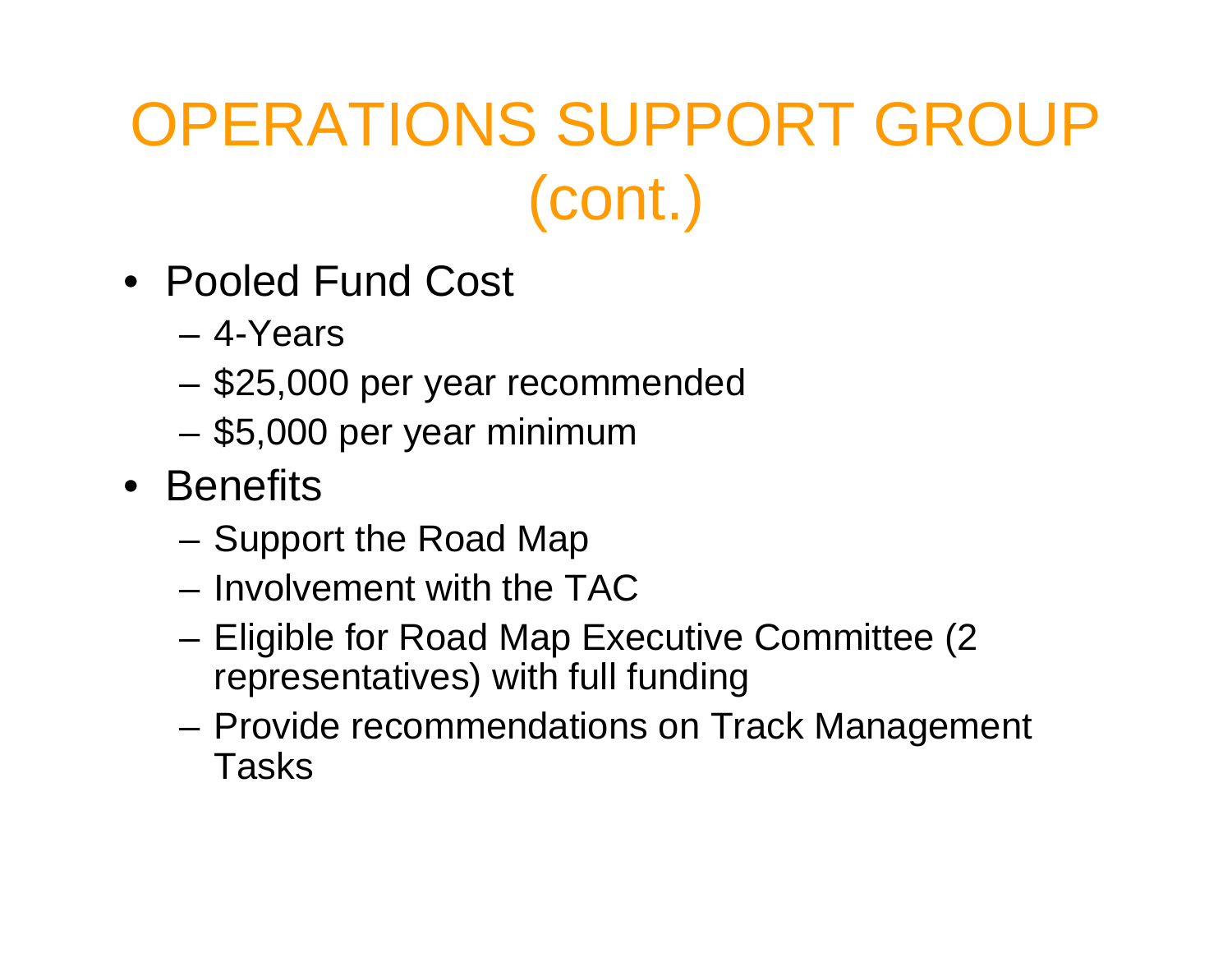### TASK ORDER CONTRACT #3 PROPOSAL

- Executive Committee Support
- Develop Project Scopes on Priority Projects for each Track
- Work with Funders to address Priority Research
- Develop Technology Transfer pieces
- Initiate Environmental/Sustainability Track
- Update Website and Research Database